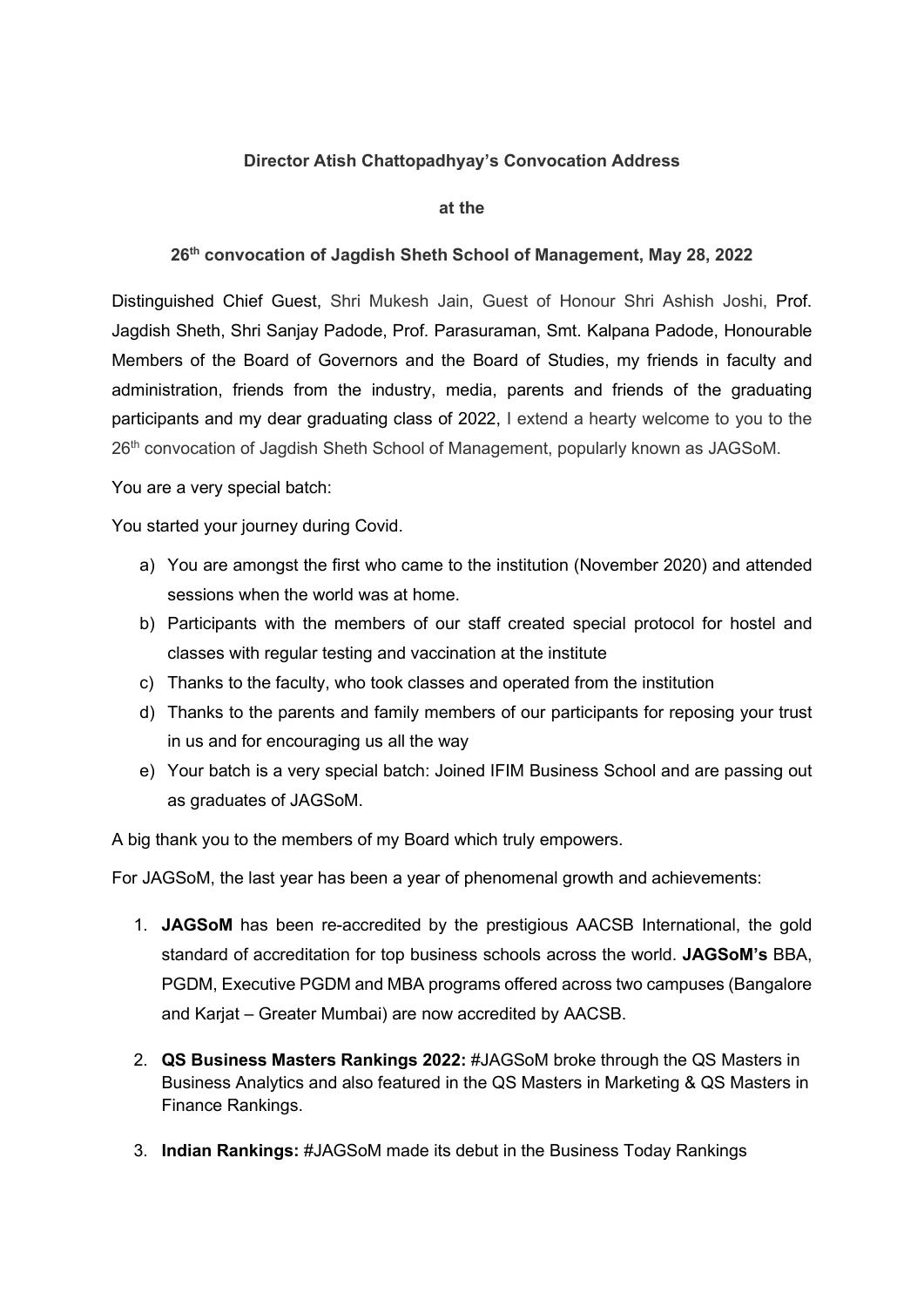Ranked #30 in India; Ranked #15 for Future Orientation; Firmly established as the #2 Business School in Bengaluru.

4. **Faculty made an Impact through Thought Leadership : 68 publications by #JAGSoM faculty including** 1 A\***,** 8 in category 'A' and 6 in category 'B' of ABDC Journal Quality List

We have developed two Centers of Excellences – the **AIM-Parasuraman Centre for Service Excellence** mentored by the Guru of Service Marketing - *Prof. A. Parasuraman* and the **Vithala R. Rao Centre for Business Analytics** mentored by the Guru of Marketing Research - *Prof. Vithala R. Rao.*

The centers have successfully connected the Indian academic community with globally acclaimed scholars like Len Berry of Mays, Jochen Wirtz of NUS, Sudhir K. of Yale and Vishal Gaur of Cornell to name a few.

JAGSoM and Vithala R. Rao Centre for Business Analytics will host the Global (ISDSI-G) Annual Conference – 2022 during December 27 - 29, 2022 with the theme: "Sustainable Businesses in the Phygital Era".

JAGSoM will also host The 10th AIM-AMA-Sheth Foundation Doctoral Consortium online from June 18th – 23rd 2022.

5. **Social Impact:** Participants undertook *Social Immersion Program* during December 2021 impacting *SDGs 1 'No Poverty' SFG 4 'Quality Education' and SDG 5 'Gender Equality'*.

**Credit goes to your batch for making Kanyathon an initiative of Global Repute** AACSB International recognized JAGSoM as a Champion of Change in the Business Education landscape. JAGSoM's #Kanyathon featured in the 2021 AACSB's Innovations that Inspire list

- 6. **Collaboration with Industry:** This graduating class undertook 33 such projects across 18 companies including the likes of Big Basket, Loan Tap, Edelweiss, Ninjacart and Numly to name a few.
	- Our faculty conducted MDP on Service Excellence for executives of Gallagher LLP led by Prof. Parsu
	- Brickwork Ratings funded us to promote financial literacy
	- Bosch Urban Mobility Lab is collaborating with our faculty to address issues of traffic congestion and environmental issues in our cities
	- SIDBI has collaborated with us for a unique incubation program for skilled professionals
	- Our faculty members undertook consulting with Machinerymax.com (an innovative web auction platform based out of San Francisco) and Redevelop Biotech
	- Capgemini is setting up the 'Capgemini Insights and Data Lab' and will jointly deliver the career track on Business Analytics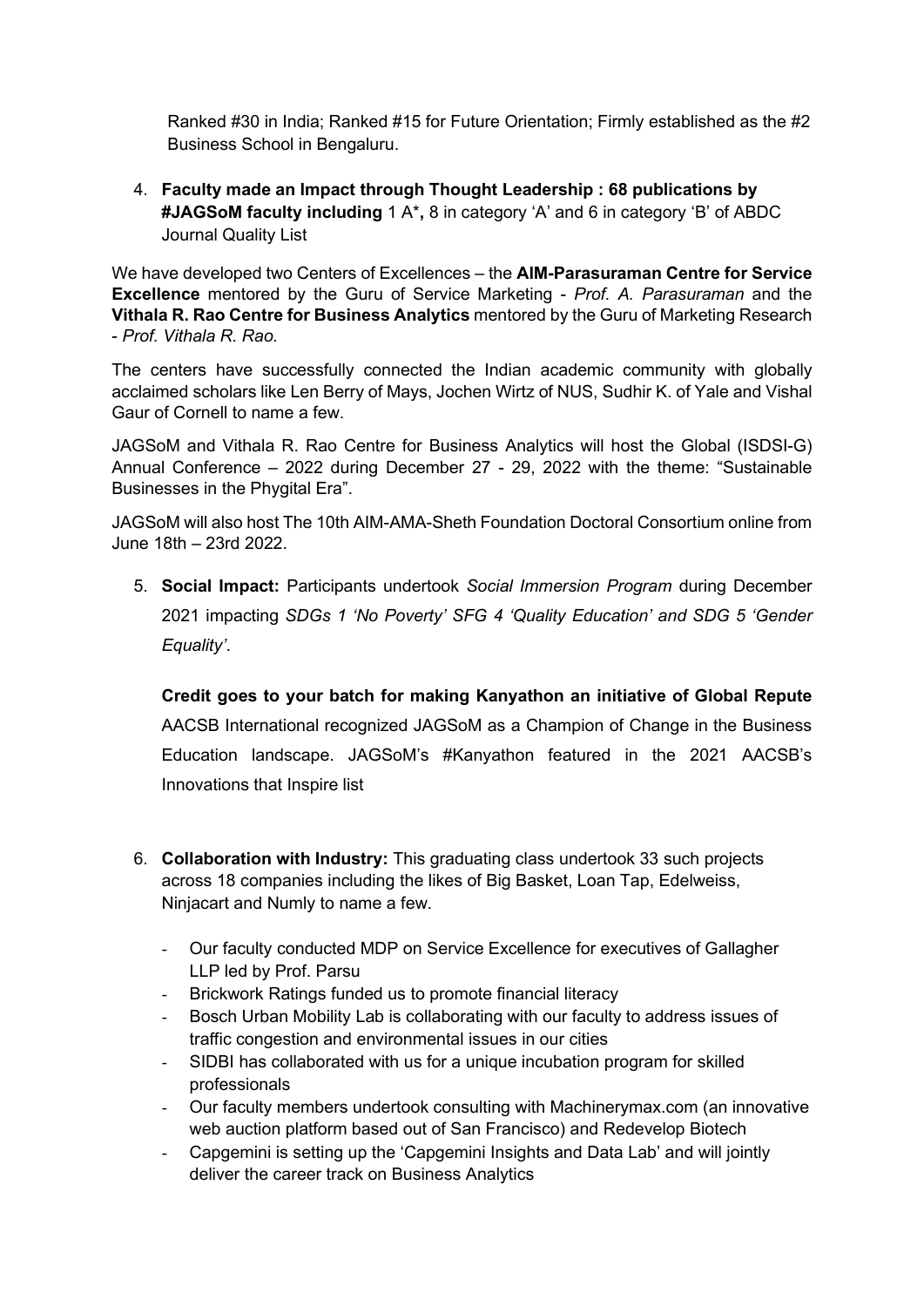- We have now started a 'Student Managed Investment Fund' with a corpus of INR 1.5 million to be managed on a real time basis by participants majoring in Finance
- 7. **Nurturing Entrepreneurs:** 11 student groups were mentored in the Innovation Incubation program. Two students have chosen to work on their Start-up ideas and opted out of corporate internships and placements.

One such participant has received seed funding from an angel investor. The institute will support Tanuj Panchasara with a monthly stipend of INR 50k, provide access to the venture fund created by the alumni association, mentoring support and deferred placements as a cushion

- 8. **Internationalization:** #JAGSoM has developed partnership with top universities across the globe covering Australia, Asia, Europe and North America which includes the like of University of Wollongong, Renne School of Business, ESCP Europe, Mays School of Business and SUNY Albany to name a few. Three of our 2nd year participants are presently pursuing their studies at SUNY Albany. Participants of this graduation class had their MarTech and FinTech immersion with Darden School of Business, University of Virginia and were exposed to international faculty from schools like SUNY Albany, McCombs UT Austin and AIM Manilla.
- 9. **Student Competitions:** The participants of this graduating class Karan Sagar, Shubham Kunal and Varun Belgamwar made us proud by being one of the winners of the business challenge by ITC Foods beating the odds against many of the so-called top B-Schools of India.
- 10. **Career Success**: #JAGSoM recorded a jump of 14 per cent in the median annual package offered, with a highest package being INR 22.25 Lakhs per annum and an average annual compensation of INR 10.58 lakh.
	- 30 participants received 2 offers
	- 10 received 3 offers
	- 1 received 4 offers

The IT/ITeS and E-Commerce Sector were major recruiters followed by BFSI, Management Consulting, FMCG and Retail.

- 11. **Shift in Perception:** Credit goes to this batch for making the 'Effective Execution' course and student led committees a success, which is best reflected in the admissions outcome. The innovation like shoulder batch interview was initiated by your batch.
	- I am glad to share that we closed the admission process for the PGDM program on 30<sup>th</sup> April and the incoming class of 2022 will be on campus from 1<sup>st</sup> June.